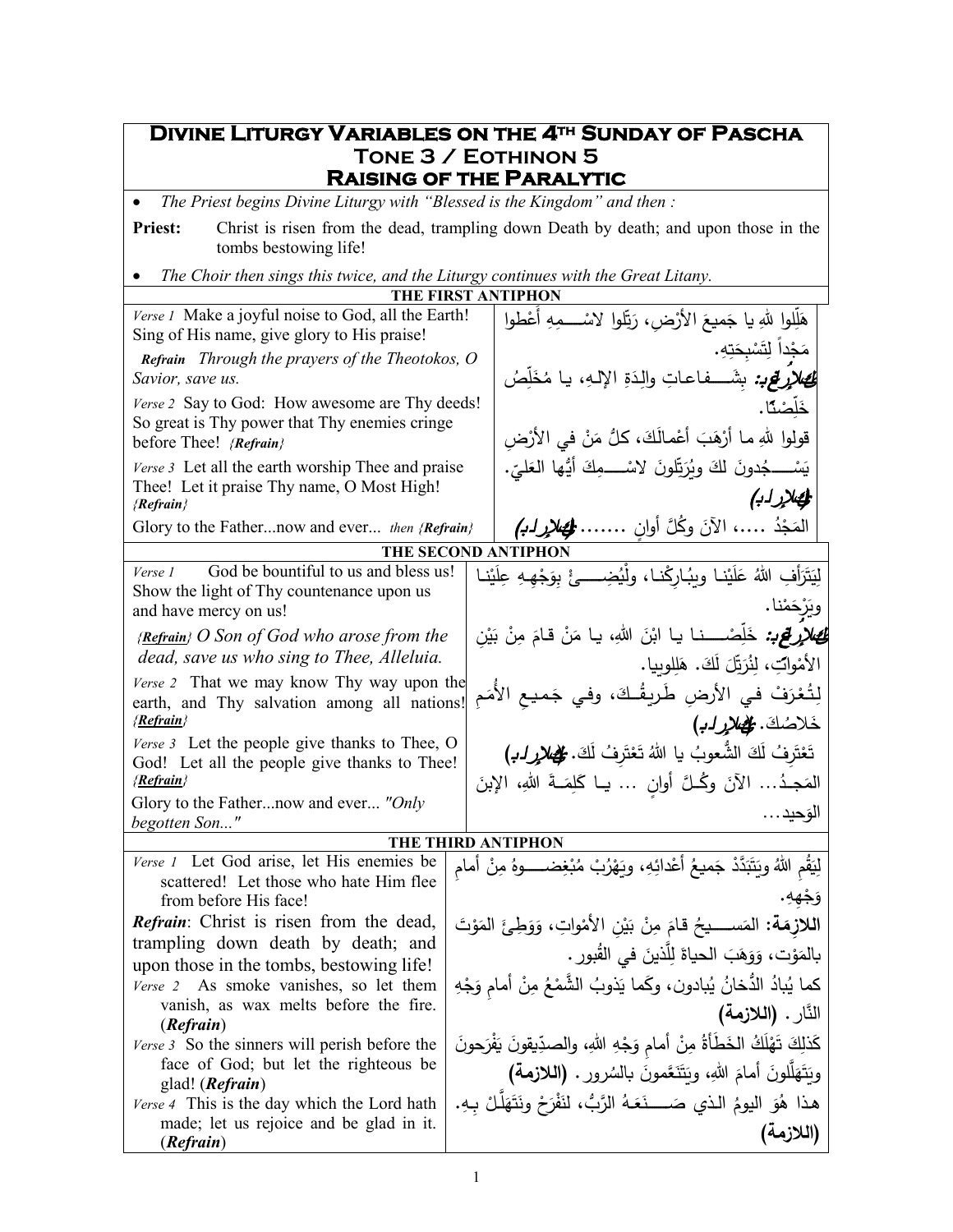| THE EISODIKON (ENTRANCE HYMN) OF PASCHA                                                                  |  |                                                                     |                                                                              |  |  |
|----------------------------------------------------------------------------------------------------------|--|---------------------------------------------------------------------|------------------------------------------------------------------------------|--|--|
| In the gathering places bless God the                                                                    |  |                                                                     | في المَجامِع بارِكوا الله، الرَّبَّ مِنْ يَنابيع إِسْـرائيل، خَلِّصْـنَا يا  |  |  |
| Lord, from the springs of Israel. Save us,                                                               |  |                                                                     |                                                                              |  |  |
| O Son of God, Who art risen from the                                                                     |  |                                                                     | ابنَ الله، يا مَنْ قامَ مِنْ بينِ الأمواتِ، لِنُرَيِّلَ لَكَ: هَلِلوبِيا.    |  |  |
| dead, who sing to Thee: Alleluia.                                                                        |  |                                                                     |                                                                              |  |  |
|                                                                                                          |  |                                                                     | RESURRECTIONAL APOLYTIKION IN TONE THREE                                     |  |  |
| Let the heavens rejoice and the earth be glad,                                                           |  |                                                                     | لِتَفْرِحِ السَّماوِيَّاتُ وتَبْتَهِجِ الأَرْضِيّاتُ، لأَنَّ الرَّبَّ صَنَعَ |  |  |
| for the Lord hath done a mighty act with His                                                             |  |                                                                     | عِزّاً بِســــاعِدِهِ، وَوَطِئَ المَوْتَ بِالْمَوْتِ، وصَـــــارَ بِكْرَ     |  |  |
| own arm. He hath trampled down death by                                                                  |  |                                                                     |                                                                              |  |  |
| death, and become the first-born from the                                                                |  |                                                                     | الأَمْواتِ، وأَنْقَـٰذَنــا مِنْ جَوْفِ الْجَحِيم، ومَنَحَ الْعــالَمَ       |  |  |
| dead. He hath delivered us from the depths of                                                            |  |                                                                     | الرَّحْمَةَ العُظْمَى.                                                       |  |  |
| Hades, granting the world the Great Mercy.                                                               |  |                                                                     | APOLYTIKION FOR GEORGE THE GREAT MARTYR IN TONE FOUR                         |  |  |
| As deliverer of captives and                                                                             |  |                                                                     |                                                                              |  |  |
| defender of the poor, healer of the                                                                      |  |                                                                     | بما أنك للمأســــورين محرر ومعتق، وللفقراء والمســــاكين عاضــــد            |  |  |
| infirm, champion of kings:                                                                               |  |                                                                     | وناصر ، وللمرضى طبيب وشاف، وعن المؤمنين مكافح ومحارب،                        |  |  |
| Victorious Great Martyr George,                                                                          |  |                                                                     | أيها العظيم في الشـــــهداء جاورجيوس اللابس الظفر ، تشــــفع إلى             |  |  |
| intercede with Christ our God, for                                                                       |  |                                                                     |                                                                              |  |  |
| our souls' salvation.                                                                                    |  |                                                                     | المسيح الإله في خلاص نفوسنا.                                                 |  |  |
|                                                                                                          |  |                                                                     | <b>KONTAKION OF PASCHA IN TONE EIGHT</b>                                     |  |  |
| Though Thou didst descend into the grave, O                                                              |  |                                                                     | ولَئِنْ كُنتَ نَزَلْتَ إِلَى قَبْرِ يا مَنْ لا يَموتُ، إِلَّا أَنَّكَ        |  |  |
| Immortal One, yet didst Thou destroy the power                                                           |  |                                                                     | دَرَسْتَ قُوَّةَ الجَحيمِ، وقُمْتَ غالِباً أيُّها المَسيحُ الإله،            |  |  |
| Hades, and didst arise as victor, O Christ<br>of                                                         |  |                                                                     |                                                                              |  |  |
| God, calling to the myrrh-bearing women,                                                                 |  |                                                                     | ولِلْنِسْــــوَةِ حَـامِـلاتِ الطيبِ قُلْتَ "افْرَحْنَ"، وَوَهَبْتَ          |  |  |
| Rejoice, and giving peace unto Thine Apostles, O                                                         |  |                                                                     | رُسُلَكَ السَّلامِ، يا مانِحَ الواقِعينَ القِيامِ.                           |  |  |
| Thou Who dost grant resurrection to the fallen.                                                          |  |                                                                     |                                                                              |  |  |
| Sing praises to our God, sing praises. (Psalm 46:6)                                                      |  |                                                                     | <b>EPISTLE</b> for the 4 <sup>th</sup> Sunday of Pascha                      |  |  |
| Clap your hands, all you nations. (Psalm 46:1)                                                           |  |                                                                     | رَتِّلِوا لإِلَهِنا رَتِّلِوا. يا جَميعَ الأَمَم صَفَّقِوا                   |  |  |
| The reading is from the Acts of the Apostles (9:32-                                                      |  | بالأيادي.                                                           |                                                                              |  |  |
| 42)                                                                                                      |  | خە <i>ڭ اڭ آچىڭكىڭ تۆمۈقىت چىكوپىلآن بى</i> ن                       |                                                                              |  |  |
| In those days, as Peter went here and there among                                                        |  |                                                                     |                                                                              |  |  |
| them all, he came down also to the saints that lived at                                                  |  | $(42 - 32.9)$                                                       |                                                                              |  |  |
| Lydda. There he found a man named Aeneas, who                                                            |  |                                                                     | في تلكَ الأيـام، فيمـا كـانَ بُطْرُسُ يَطوفُ في                              |  |  |
| had been bedridden for eight years and was                                                               |  |                                                                     | جميعِ الأماكِنِ، نَزَلَ أيضاً إلى القدِّيسينَ الساكنينَ                      |  |  |
| paralyzed. And Peter said to him, "Aeneas, Jesus                                                         |  |                                                                     |                                                                              |  |  |
| Christ heals you; rise and make your bed."<br>And<br>immediately he rose. And all the residents of Lydda |  |                                                                     | في لَدَّة. فَوَجَدَ هُناكَ إِنْســــاناً اسْــــمُهُ أينياسَ،                |  |  |
| and Sharon saw him, and they turned to the Lord.                                                         |  |                                                                     | مُضْــطَجِعاً على سَــريرِ مِنذُ ثَمانـي سِــنينَ، وهُوَ                     |  |  |
| Now there was at Joppa a disciple named Tabitha,                                                         |  |                                                                     | مُخَلِّعٌ. فَقالَ لهُ بُطْرُسُ: "يا أَينياس، يَشفِيكَ يَسوعُ                 |  |  |
| which means Dorcas. She was full of good works                                                           |  |                                                                     |                                                                              |  |  |
| and acts of charity. In those days she fell sick and                                                     |  |                                                                     | المســــيحُ؛ قُمْ وافتَرشْ لِنَفسِـــكَ." فَقامَ لِلْوَقْتِ. ورَآهُ          |  |  |
| died; and when they had washed her, they laid her in                                                     |  | جميعُ الســـــاكِنينَ في لُدَّةَ وســـــاروُنَ فَرَجَعوا إلى        |                                                                              |  |  |
| an upper room. Since Lydda was near Joppa, the                                                           |  |                                                                     |                                                                              |  |  |
| disciples, hearing that Peter was there, sent two men                                                    |  | الرَّبِّ. وكانتْ في يافا تِلْميذَةٌ اسْمُها طابيتا، الذي            |                                                                              |  |  |
| to him entreating him, "Please come to us without                                                        |  | تَفْسيرُهُ ظَبْيَة، وكانَتْ هذهِ مُمْتَلِئَةً أَعْمالاً صــالِحَةً  |                                                                              |  |  |
| delay." So Peter rose and went with them. And                                                            |  | وصَــــدَقاتٍ كانَتْ تَعْمَلُها. فَحَدَثَ في تِلْكَ الأَيَّام       |                                                                              |  |  |
| when he had come, they took him to the upper room.                                                       |  |                                                                     |                                                                              |  |  |
| All the widows stood beside him weeping, and                                                             |  |                                                                     | أَنَّها مَرضَــتْ وماتَت. فَغَسَــلُوها وَوَضَـــغُوها في                    |  |  |
| showing tunics and other garments which Dorcas                                                           |  | العُلِّيَّةِ. وإذ كانَتْ لُدَّةُ بِقُربٍ يافا، وسَــمِعَ التّلاميذُ |                                                                              |  |  |
| made while she was with them. But Peter put them<br>all outside and knelt down and prayed; then turning  |  |                                                                     |                                                                              |  |  |
| to the body he said, "Tabitha, rise." And she opened                                                     |  |                                                                     | أَنَّ بُطْرُسَ فيها، أَرْسَلُوا إِليهِ رَجُلَين يَسْأَلانِهِ أَنْ لا         |  |  |
|                                                                                                          |  |                                                                     |                                                                              |  |  |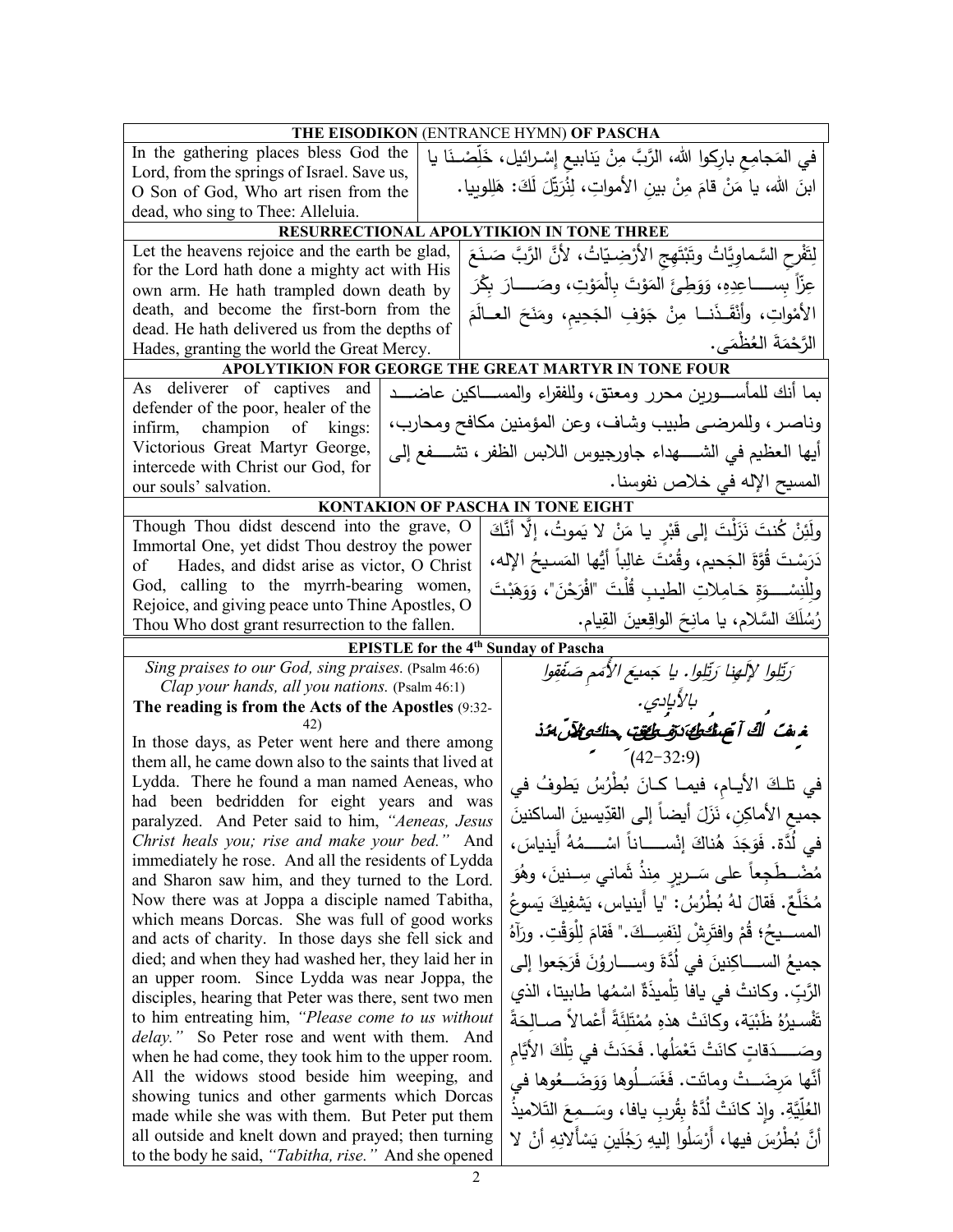| her eyes, and when she saw Peter she sat up. And he<br>gave her his hand and lifted her up. Then calling the<br>saints and widows he presented her alive. And it<br>became known throughout all Joppa, and many<br>believed in the Lord.<br>Priest: Peace be to you reader.<br><b>Reader:</b> And to your spirit.<br>(Refrain) Alleluia, Alleluia, Alleluia.<br>verse: In you, O Lord have I hoped; let me never be<br>ashamed. (Psalm 30:1a)<br>(Refrain) Alleluia, Alleluia, Alleluia.<br>verse: Be my God and protector. (Psalm 30:1b)<br>(Refrain) Alleluia, Alleluia, Alleluia. | يُبْطِئَ عنِ القُدُومِ إليهِمْ. فَقامَ بُطْرُسُ وأتى مَعَهُما.<br>فَلمَّا وَصَــلَ، صَـــعِدوا بِهِ إلى العُلِّيَّةِ، وَوَقَفَ لَدَيْهِ<br>جميعُ الأرامِلِ يَبكينَ، ويُرِينَهُ أَقْمِصَـةً وثياباً كانَتْ<br>تَصْـــــذَهُها ظَبْيَـةَ مَعَهُنَّ. فَأَخرَجَ بُطرُسُ الجميعَ<br>خارِجاً، وجَثا على رُكْبَتَيهِ وصَــلَّى. ثُمَّ الْثَفَتَ إلى<br>الجَسَــدِ وقالَ: "يا طابيتا قُومي". فَفَتَحتْ عَينَيها.<br>ولِمَّا أَبْصَـــرَتْ بُطْرُسَ جَلَسَـــتْ. فَنَاوَلَها يَدَهُ<br>وأَنْهَضَـــهَا. ثُمَّ دَعا القدِّيسِـــينَ والأرامِلَ، وأقَامَهَا<br>لَديهم حَيَّةً. فَشَـاعَ هذا الخَبَرُ في يافَا كُلِّهَا، فَآمَنَ<br>كَثيرونَ بالرَّبِّ. |  |
|--------------------------------------------------------------------------------------------------------------------------------------------------------------------------------------------------------------------------------------------------------------------------------------------------------------------------------------------------------------------------------------------------------------------------------------------------------------------------------------------------------------------------------------------------------------------------------------|---------------------------------------------------------------------------------------------------------------------------------------------------------------------------------------------------------------------------------------------------------------------------------------------------------------------------------------------------------------------------------------------------------------------------------------------------------------------------------------------------------------------------------------------------------------------------------------------------------------------------------------------|--|
| The Reading from the Holy Gospel                                                                                                                                                                                                                                                                                                                                                                                                                                                                                                                                                     | <b>GOSPEL for the 4th Sunday of Pascha</b>                                                                                                                                                                                                                                                                                                                                                                                                                                                                                                                                                                                                  |  |
| according to St. John (5:1-15)                                                                                                                                                                                                                                                                                                                                                                                                                                                                                                                                                       | فصلٌ شريفٌ مِنْ بِشارَةِ القدّيسِ يوحنا الإنجيليّ                                                                                                                                                                                                                                                                                                                                                                                                                                                                                                                                                                                           |  |
| At that time, Jesus went up to Jerusalem. Now                                                                                                                                                                                                                                                                                                                                                                                                                                                                                                                                        | النبشير والتلميذِ الطاهِرِ (1:5-15)                                                                                                                                                                                                                                                                                                                                                                                                                                                                                                                                                                                                         |  |
| there is in Jerusalem by the Sheep Gate a pool,<br>in Hebrew called Bethesda, which has five                                                                                                                                                                                                                                                                                                                                                                                                                                                                                         | في ذلكَ الزمانِ، صَـــعِدَ يســوعُ إلى أورشــليمَ. وإنَّ في                                                                                                                                                                                                                                                                                                                                                                                                                                                                                                                                                                                 |  |
| porticoes. In these lay a multitude of invalids,                                                                                                                                                                                                                                                                                                                                                                                                                                                                                                                                     | أُورشـــليمَ عندَ بابِ الغَنَم بِرْكَةً، تُسَــمَّى بالعِبْرانِيَّةِ بَيْتَ                                                                                                                                                                                                                                                                                                                                                                                                                                                                                                                                                                 |  |
| blind, lame, paralyzed, waiting for the moving                                                                                                                                                                                                                                                                                                                                                                                                                                                                                                                                       | حِسْدا، لَها خَمْسَةُ أَرْوِقَةٍ. كانَ مُضْطَجِعاً فيها جُمهورٌ                                                                                                                                                                                                                                                                                                                                                                                                                                                                                                                                                                             |  |
| of the water. For an angel of the Lord went<br>down at certain seasons into the pool and                                                                                                                                                                                                                                                                                                                                                                                                                                                                                             | كَثيرٌ مِنَ المَرضـــــى مِنْ عُميــان وعُرج ويــابِســـــى                                                                                                                                                                                                                                                                                                                                                                                                                                                                                                                                                                                 |  |
| troubled the water; whoever stepped in first,                                                                                                                                                                                                                                                                                                                                                                                                                                                                                                                                        | الأعْضــــــاءِ، يَنْتَظِرُونَ تَحْرِيكَ الماءِ. لأنَّ مَلاكاً كانَ                                                                                                                                                                                                                                                                                                                                                                                                                                                                                                                                                                         |  |
| after the troubling of the water was healed of                                                                                                                                                                                                                                                                                                                                                                                                                                                                                                                                       | يَنْزِلُ أَحْياناً في البِرْكَةِ ويُحَرِّكُ الماءَ. والذي كانَ يَنْزِلُ                                                                                                                                                                                                                                                                                                                                                                                                                                                                                                                                                                     |  |
| whatever disease he had. One man was there,<br>who had been ill for 38 years. When Jesus saw                                                                                                                                                                                                                                                                                                                                                                                                                                                                                         | أَوَّلاً مِنْ بَعْدِ تَحريكِ المـاءِ، كـانَ يُبْرأ مِنْ أَيِّ مَرَضِ                                                                                                                                                                                                                                                                                                                                                                                                                                                                                                                                                                        |  |
| him and knew that he had been lying there a                                                                                                                                                                                                                                                                                                                                                                                                                                                                                                                                          |                                                                                                                                                                                                                                                                                                                                                                                                                                                                                                                                                                                                                                             |  |
| long time, He said to him, "Do you want to be<br>healed?" The sick man answered Him, "Sir, I                                                                                                                                                                                                                                                                                                                                                                                                                                                                                         | اعْتَراهُ. وكانَ هُناكَ إنْسـانٌ بِهِ مَرَضٌ مُنذُ ثَمانٍ وثَلاثينَ                                                                                                                                                                                                                                                                                                                                                                                                                                                                                                                                                                         |  |
| have no man to put me into the pool when the                                                                                                                                                                                                                                                                                                                                                                                                                                                                                                                                         | سَـنةً. هذا إذْ رآهُ يَسـوعُ مُلْقَىً، وعَلِمَ أَنَّ لَهُ زماناً كثيراً،                                                                                                                                                                                                                                                                                                                                                                                                                                                                                                                                                                    |  |
| water is troubled, and while I am going another                                                                                                                                                                                                                                                                                                                                                                                                                                                                                                                                      | قالَ لهُ: "أَترِيدُ أَنْ تَبْرَأُ؟" فأجابَهُ المَرِيضُ: "يا سَــــيّدُ،                                                                                                                                                                                                                                                                                                                                                                                                                                                                                                                                                                     |  |
| steps down before me." Jesus said to him,<br>"Rise, take up your pallet, and walk." And at                                                                                                                                                                                                                                                                                                                                                                                                                                                                                           | لَيْسَ لي إِنْسانٌ مَتي حُرّكَ الماءُ يُلْقيني في البِرْكَةِ، بَلْ                                                                                                                                                                                                                                                                                                                                                                                                                                                                                                                                                                          |  |
| once the man was healed, and he took up his                                                                                                                                                                                                                                                                                                                                                                                                                                                                                                                                          | بَيْنَما أَكُونُ آتِياً، يَنْزِلُ قَبْلَى آخَرُ ." فَقالَ لَهُ يسوعُ: "قُمْ،                                                                                                                                                                                                                                                                                                                                                                                                                                                                                                                                                                |  |
| pallet and walked. Now that day was the<br>Sabbath. So the Jews said to the man who was                                                                                                                                                                                                                                                                                                                                                                                                                                                                                              | احْمِلْ سَـــــرِيزَكَ وامْش." فَلِلْوَقْتِ بَرِئَ الرَجُلُ، وحَمَلَ                                                                                                                                                                                                                                                                                                                                                                                                                                                                                                                                                                        |  |
| cured, "It is the Sabbath, it is not lawful for you                                                                                                                                                                                                                                                                                                                                                                                                                                                                                                                                  | سَرِيرَهُ ومَشـى. وكانَ في ذلكَ اليَوْمِ سَبْتٌ. فقالَ اليَهودُ                                                                                                                                                                                                                                                                                                                                                                                                                                                                                                                                                                             |  |
| to carry your pallet." But he answered them,                                                                                                                                                                                                                                                                                                                                                                                                                                                                                                                                         | لِلَّذي شُـــفِيَ: "إِنَّهُ سَـــبْتٌ، فَلا يَحِلُّ لَكَ أَنْ تَحْمِلَ                                                                                                                                                                                                                                                                                                                                                                                                                                                                                                                                                                      |  |
| "The man who healed me said to me, 'Take up<br>your pallet, and walk.'" They asked him, "Who                                                                                                                                                                                                                                                                                                                                                                                                                                                                                         | السَّرِيرَ ." فَأَجابَهُمْ: "إِنَّ الذي أَبْرَأَنِي هُوَ قَالَ لَي "احْمِلْ                                                                                                                                                                                                                                                                                                                                                                                                                                                                                                                                                                 |  |
| is the man who said to you, 'Take up your pallet,                                                                                                                                                                                                                                                                                                                                                                                                                                                                                                                                    | سَرِيرَكَ وامْش." فَسَأَلُوهُ مَنْ هُوَ الإِنْسانُ الذي قَالَ لَكَ                                                                                                                                                                                                                                                                                                                                                                                                                                                                                                                                                                          |  |
| and walk'?" Now the man who had been healed<br>did not know who it was, for Jesus had                                                                                                                                                                                                                                                                                                                                                                                                                                                                                                | "احْمِلْ سَــربِرَكَ وامْشِ؟" أما الذي شُــفِيَ فَلَمْ يَكُنْ يَعْلَمُ                                                                                                                                                                                                                                                                                                                                                                                                                                                                                                                                                                      |  |
| withdrawn, as there was a crowd in the place.                                                                                                                                                                                                                                                                                                                                                                                                                                                                                                                                        | مَنْ هُوَ . لأَنَّ يسوعَ اعْتَزَلَ، إذْ كانَ في المَوْضِعِ جَمْعٌ.                                                                                                                                                                                                                                                                                                                                                                                                                                                                                                                                                                          |  |
| Afterward, Jesus found him in the temple, and<br>said to him, "See, you are well! Sin no more,                                                                                                                                                                                                                                                                                                                                                                                                                                                                                       | وبِعدَ ذلكَ وجَدَهُ يســـــوعُ في الهيكَلِ، فَقالَ لَهُ: "ها قَدْ                                                                                                                                                                                                                                                                                                                                                                                                                                                                                                                                                                           |  |
| <i>that nothing worse befalls you.</i> " The man went                                                                                                                                                                                                                                                                                                                                                                                                                                                                                                                                | عُوفيتَ، فَلا تَعُدْ تُخْطِئُ لِئَلاً يُصــــيبَكَ أَشَـــرٌ ." فذهَبَ                                                                                                                                                                                                                                                                                                                                                                                                                                                                                                                                                                      |  |
| away and told the Jews that it was Jesus Who                                                                                                                                                                                                                                                                                                                                                                                                                                                                                                                                         | ذلكَ الإنسانُ، وأخبرَ  اليهودَ  أنَّ يسوعَ هو  الذي  أبرأهُ.                                                                                                                                                                                                                                                                                                                                                                                                                                                                                                                                                                                |  |
| had healed him.                                                                                                                                                                                                                                                                                                                                                                                                                                                                                                                                                                      |                                                                                                                                                                                                                                                                                                                                                                                                                                                                                                                                                                                                                                             |  |